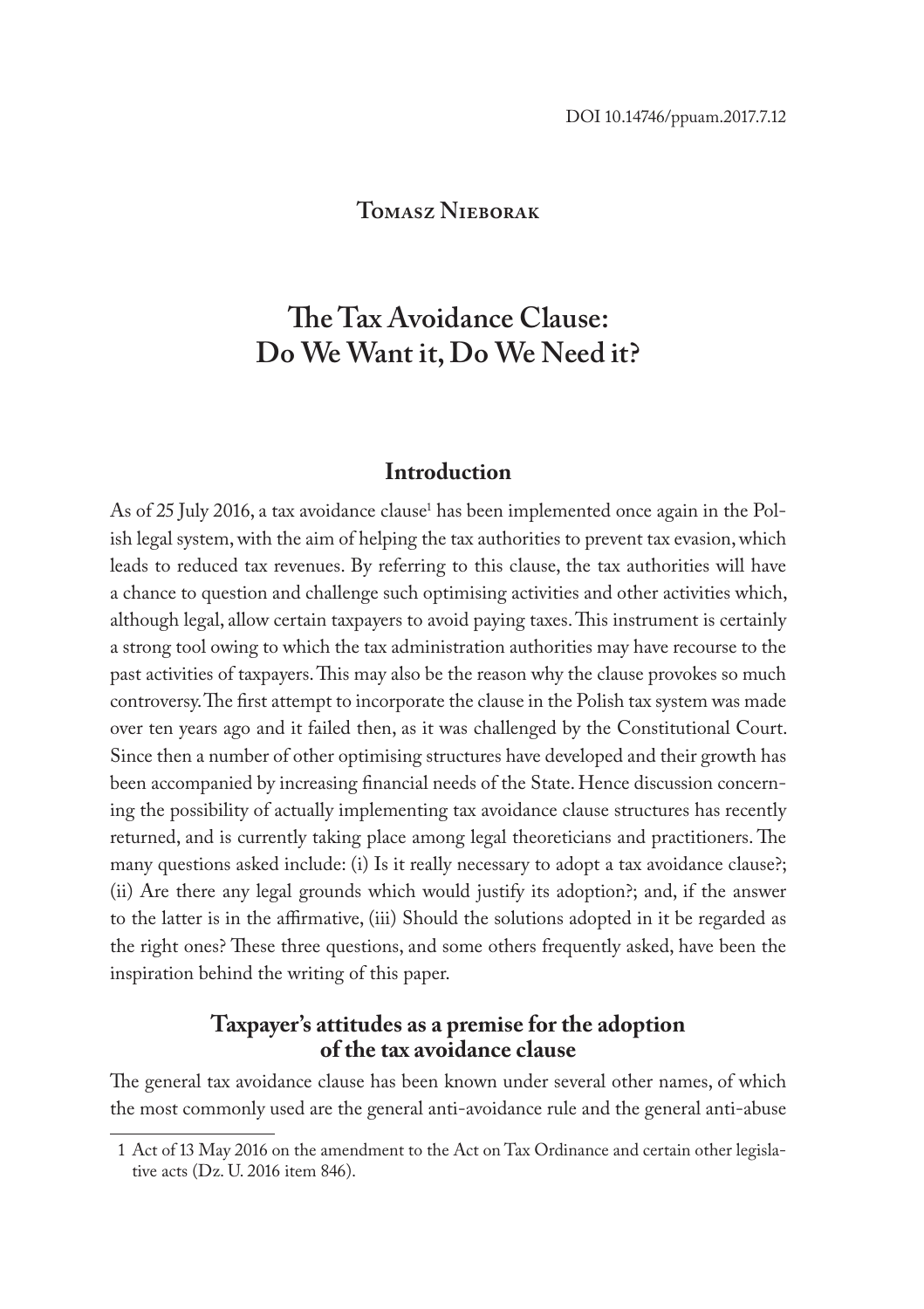#### 200 | Adam Mickiewicz University Law Review

rule. The idea of tax avoidance is not new and the anti-abuse rule is present in the legal orders of many States, while many others are considering its adoption. Examples of the latter are Germany and France in Europe, or India and Australia.<sup>2</sup>The concept's global relevance arises from the fact that in each tax system taxpayers will tend to try to reduce their tax dues. Hence the various actions undertaken by interested parties (taxpayers), which range from those which generate a tax liability to those which amount to tax fraud. Some of these activities lead to aggressive tax planning, which is a negative phenomenon currently under the scrutiny of various authorities, including the European Commission. On 6 December 2010, the Commission published Recommendation 2012/772/UE (OJ  $L$  338/41), $^3$  in which it expressed support for the initiatives of EU Member States aimed at combatting aggressive tax planning. At the same time, the Commission emphasised that although in principle tax planning is an acceptable practice, the instruments used have evolved in the direction of more refined structures, now extending to a greater number of States and covering different national jurisdictions, which allow taxable income to be moved to States or jurisdictions that are more favourable to entities seeking to optimise taxation. Thus for the purpose of further deliberations presented in this paper, the content of point 1 of the Preamble to the Recommendation is crucial, as it states that a key feature of the tax optimisation practice is a reduction of the tax liability, which is legal but contrary to the intention of the legislator. Here we arrive at the main element that constitues the circumvention of a law clause, and subsequent justification of its application by tax authorities. It is, after all, the tax authority which is vested by law with the task of assessing the intentions of a taxpayer who has resorted to tax optimisation strategies.

In doing so, tax authorities will first and foremost rely on procedures available in law. However, it is also vital to identify the moment at which the optimisation starts securing a taxpayer excessive gains at the cost of the State tax revenue base. In other words, it becomes important to capture the moment when the result of optimisation turns out to be contrary to the legislator's intention and the principle underlying taxation. The Commission refers to such a situation aggressive tax planning when, in order to reduce tax liability, a taxpayer uses the technical aspects of a given tax system or the differences between two or more tax systems, and for instance makes deductions for the purpose of reducing. Such planning may take the form of, say, double tax exemptions or making tax deductions allowable in the case of a loss in two tax systems.

<sup>2</sup> Described in detail in the publication authored by A. Olesińska, *Klauzula ogólna przeciwko unikaniu opodatkowania*, Toruń 2013, *passim*.

<sup>3</sup> Commission Recommendation of 6 December 2012 on aggressive tax planning (2012/772/ EU), OJ L 338/41.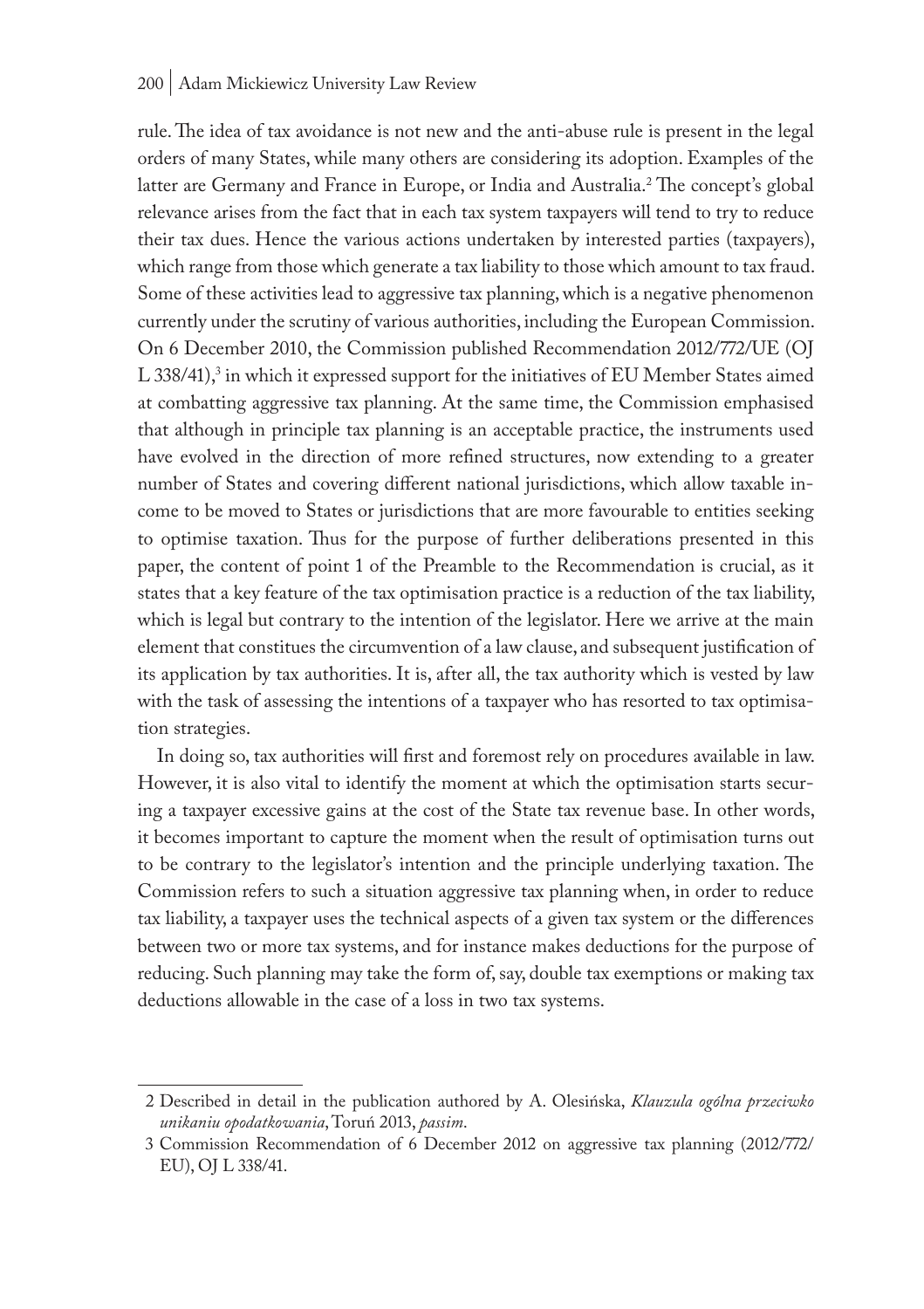However, it must be repeated once again that not all optimising activities undertaken by taxpayers are negative in character.<sup>4</sup> As pointed out in the literature, each situation requires individual examination before it is classified as a given form of a taxpayer's behaviour, of which he most common ones are:<sup>5</sup>

- tax saving a legally indifferent behaviour which nevertheless influences the taxpayer's situation, when for example taxpayers limit their professional activity and control income in order to reduce the taxable base.
- tax planning defined by some as tax optimisation achieved through the exercise of all tax reductions and tax exemptions available by law.
- tax avoidance the subject of this paper, which may be interpreted in a number of ways, all sharing some common features, such as the active involvement of a taxpayer aimed at reducing the tax liability within allowable limits or (at times) where not regulated by law. The issue of the legality of such an activity has not been unambiguously solved, but the problem may be best illustrated by the fact that tax avoidance is often referred to as an "indirect violation of tax law."
- tax evasion a phenomenon of the most negative nature. The term is used to describe a situation involving a direct breach of the applicable law and the subsequent punishment administered for an act sometimes referred to as "tax fraud."

These different types of tax behaviours illustrate different taxpayers' attitudes to taxation, which range from those that are completely legal (positive) to the negative ones, which are not accepted by the State (or society). These attitudes result from many interrelating and overlapping factors, and are subsequently analysed in different scientific areas of research, including economics, psychology, sociology, or law, with an aim of identifying and subsequently separating factors that influence the tax decisions made by taxpayers.6 This behavioural aspect of the research cannot be underestimated and should be used in the process of creating and enforcing law.7 It is, after all, the behavioural elements shaping taxpayer's attitudes that form behavioural facts. Following Andrzej Gomułowicz, it is tax mentality, tax morality or tax ethics<sup>8</sup> that have a role in the shap-

<sup>4</sup> K. Wójtowicz-Janicka, *Optymalizacja podatkowa w doktrynie i orzecznictwie*, in *Optymalizacja podatkowa*, ed. Ł. Mazur, Warszawa 2012, pp. 15-19.

<sup>5</sup> P. Karwat, *Obejście prawa podatkowego*, Warszawa 2002, pp. 13-28.

<sup>6</sup> R. Sowiński, *Uchylanie się od opodatkowania. Przyczyny, skutki i sposoby zapobiegania zjawisku*, Poznań 2009, p. 21.

<sup>7</sup> T. Nieborak, *Creation and enforcement of financial market law in the light of the economisation of law*, Poznań 2016, pp. 158-172.

<sup>8</sup> A. Gomułowicz, *Podatki a etyka*, Warszawa 2013, *passim*.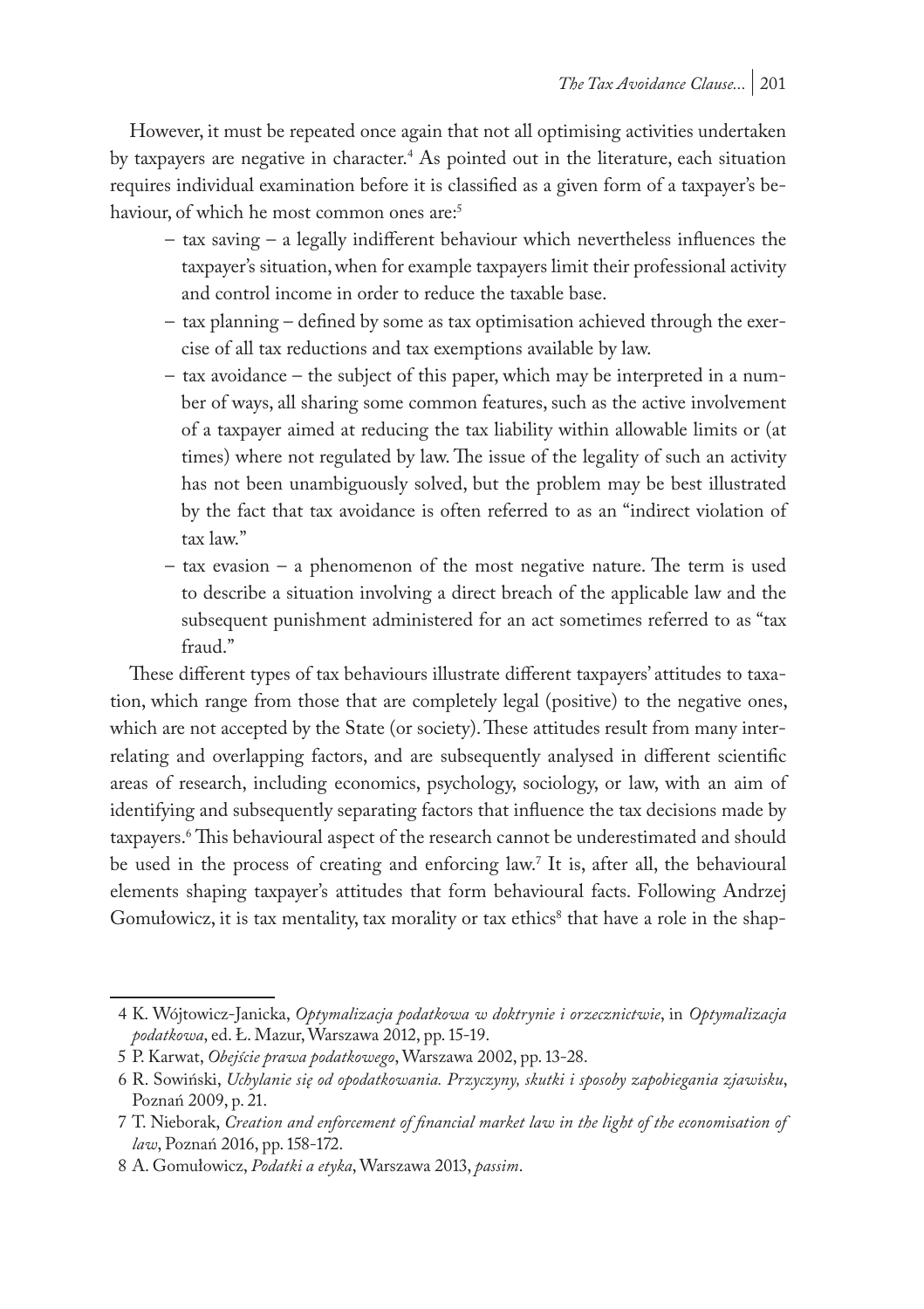ing of individual taxpayers' attitudes.9 All this happens in a situation in which, from the point of view of the taxpayer, "tax is seen as a form of the State authorities" intervention in the rights in property of a given payer and is directed against one of the strongest and most protected pursuits i.e. the desire to make and multiply income and increase the wealth."10 Excessive tax liabilities are therefore perceived as fiscalism and are bound to bring about a defensive reaction on the part of the taxpayer. This tax resistance characterising a taxpayer is believed to be the intrinsic feature of any tax liability.<sup>11</sup> As Aleksandra Wrzesińska-Nowacka noted, "the obligation to share one's own financial success with the State often results in taxpayers getting involved in activities aimed reducing their tax burdens."12

A legislator's action (taken by a tax authority) triggers off a reaction which may take different forms: from tax saving to tax evasion. It is right to believe that the tax law relationship constitutes a natural axis of the conflict between the parties, which in this case are the State (the active party) and the taxpayer (the passive party). In this context, tax avoidance is in between the two extreme forms: an autonomous form of activity undertaken by taxpayers. Tax planning (and tax saving) is a legal method of lowering or reducing one's tax liabilities that is accepted by fiscal authorities. It may, for instance, be the running of business in which tax exemptions and reliefs are used to the maximal legally allowed extent. It is worth noting here that the common view presented in the literature is that basically tax planning is very close to the avoidance of tax paying and the border between the two is hard to identify. While they are both always regarded as legal, they are not equally acceptable to tax authorities which, equipped with instruments available in general and specific tax law, undertake measures aimed at combatting tax evasion. This happens in consequence of the largely legitimate activities allowing taxpayers to reduce or eliminate tax dues (tax avoidance behaviour). State tax-based revenues are at stake as a result of unpaid taxes. With the general tax avoidance clause in place, fiscal authorities will have additional grounds upon which they will be able to challenge the reasons given by taxpayers seeking ways to avoid their tax liabilities, of which economic reasons are the most common.13

<sup>9</sup> A. Gomułowicz, *Postawy wobec opodatkowania*, in A. Gomułowicz, D. Mączyński*, Podatki i prawo podatkowe*, Warszawa 2016, p. 360-380.

<sup>10</sup> *Ibidem*; V. also H. Filipczyk, *Ingerencyjny charakter prawa podatkowego – jedna teza, dwie interpretacje*, in *XXV lat przeobrażeń w prawie finansowym i prawie podatkowym*, ed. Z. Ofiarski, Szczecin 2014, pp. 399-409.

<sup>11</sup> A. Olesińska, *op. cit.*, pp. 25-32.

<sup>12</sup> A. Wrzesińska-Nowacka, *Granice między unikaniem opodatkowania a uchylaniem się od niego na tle wybranych orzeczeń sądów administracyjnych*, in *Stanowienie i stosowanie prawa podatkowego w Polsce. Optymalizacja podatkowa a obejście prawa podatkowego*, ed. M. Münnich, A. Zdunek, Lublin 2012, p. 173.

<sup>13</sup> A. Olesińska, *op. cit.*, p. 17.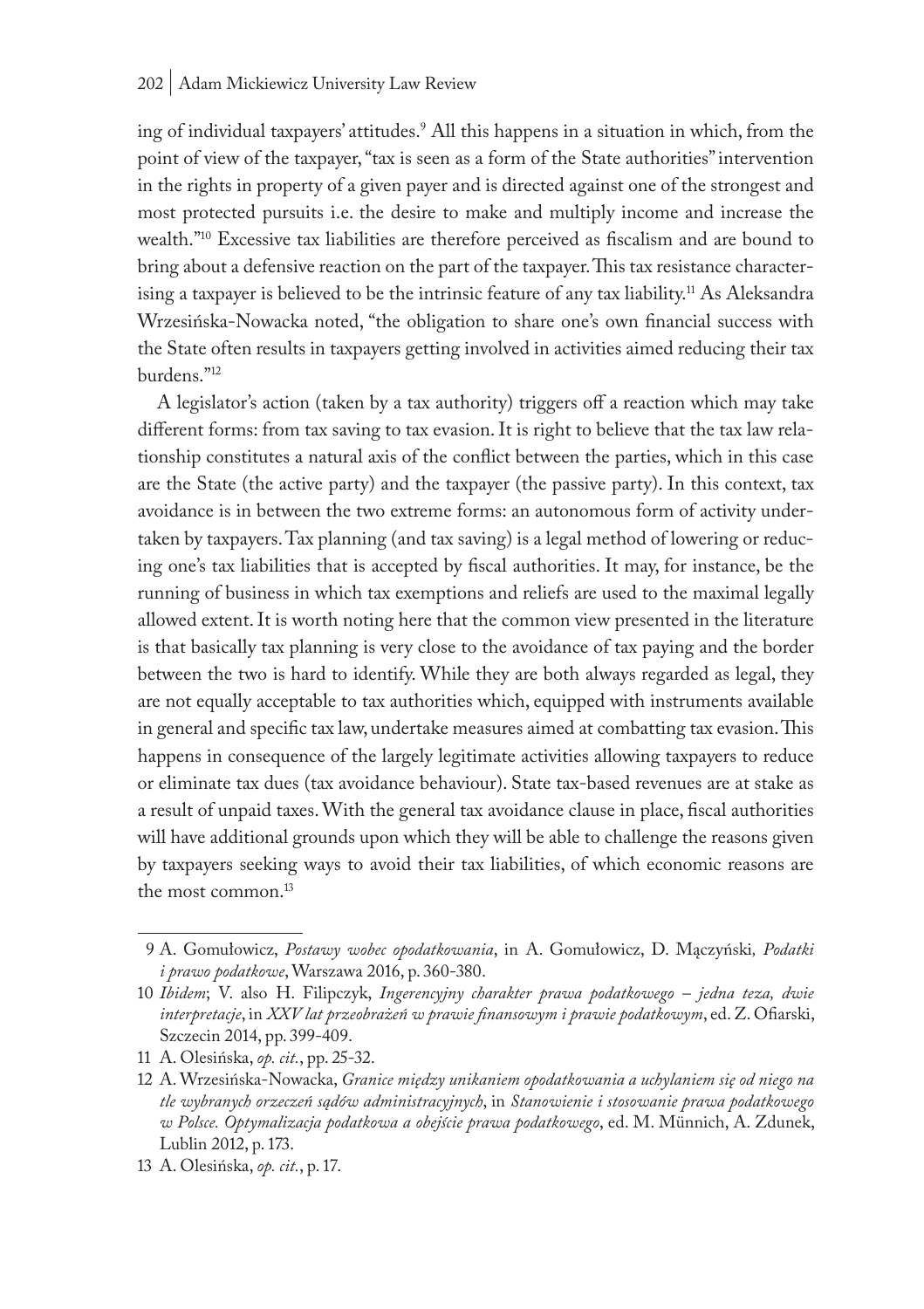## **The tax avoidance clause in the Polish legal system – assessment**

The analysis of Polish legal solutions underlying the introduction of the tax avoidance clause may begin with a statement that taxpayers exercising the ability to avoid paying taxes lies within the range of legal activities available to them. This fact is not without significance when it comes to the potential consequences under penal-fiscal law. More precisely, the enforcement of the clause may render the application of the provisions of this law impossible in a situation when the taxpayer attempts to avoid tax liabilities through illegal actions. The negative character of these activities can also be seen in other terms used to describe such illegal activity, such as "tax is fraud" or "tax crime." Other examples of illegal activity include a failure to disclose all income sources or deducting from the taxable base costs that have not been incurred. Thus the opinion that there is a difference between an instance of tax planning when a taxpayer attempts to avoid a tax liability that may arise, and the situation of attempted tax evasion when a tax liability does arise but the taxpayers is not willing to satisfy the obligation<sup>14</sup> seems to be correct. In the latter case the decision made is covert and *contra legem*, and it clearly differs from tax avoidance, which is an overt activity within the limits of the law, even if in the eyes of the legislator and tax authorities it is to the prejudice of the objective and rationale underlying the tax regime. This potential conflict between the taxpayer and the tax payee requires that in a tax avoidance situation it becomes necessary to determine the boundaries between what is a legal way of reducing or minimising one's tax liability and what constitutes unacceptable actions aimed exclusively at lowering the payable tax liabilities.

The tax avoidance clause is an instrument with which tax authorities have been equipped and which serves to take actions aimed at the above. The characteristic feature of this instrument is its general character, which means that in deciding to resort to this instrument, the legislator indicates that certain activities undertaken by taxpayers in order to reduce the amounts of payable tax are ineffective. In this way, as it is often claimed, the legislator pays more attention to the spirit, not the letter of law.<sup>15</sup> Equipped with such a clause, a tax authority may disregard the beneficial tax consequences enjoyed by a taxpayer and adopt a hypothesis of the *status quo*, which in the opinion of the tax authority will be the most adequate to the economic essence of the events that have occurred.<sup>16</sup>

This general and subjective element of assessment, which is part of the activity of tax authorities, is a source of numerous debates and controversies every time when a tax avoidance clause is adopted in a legal system (of any state). It was no different in Poland

<sup>14</sup> T. Dębowska-Romanowska, *Uwarunkowania konstytucyjne dopuszczalności wprowadzania klauzul antyabuzywnych, jako ogólnych instytucji materialnego prawa podatkowego*, in *Nauka prawa finansowego po I dekadzie XXI wieku*, ed. I. Czaja-Hliniak, Kraków 2012, pp. 91-94.

<sup>15</sup> A. Olesińska, *op. cit.*, p. 27.

<sup>16</sup> *Ibidem*, p. 17.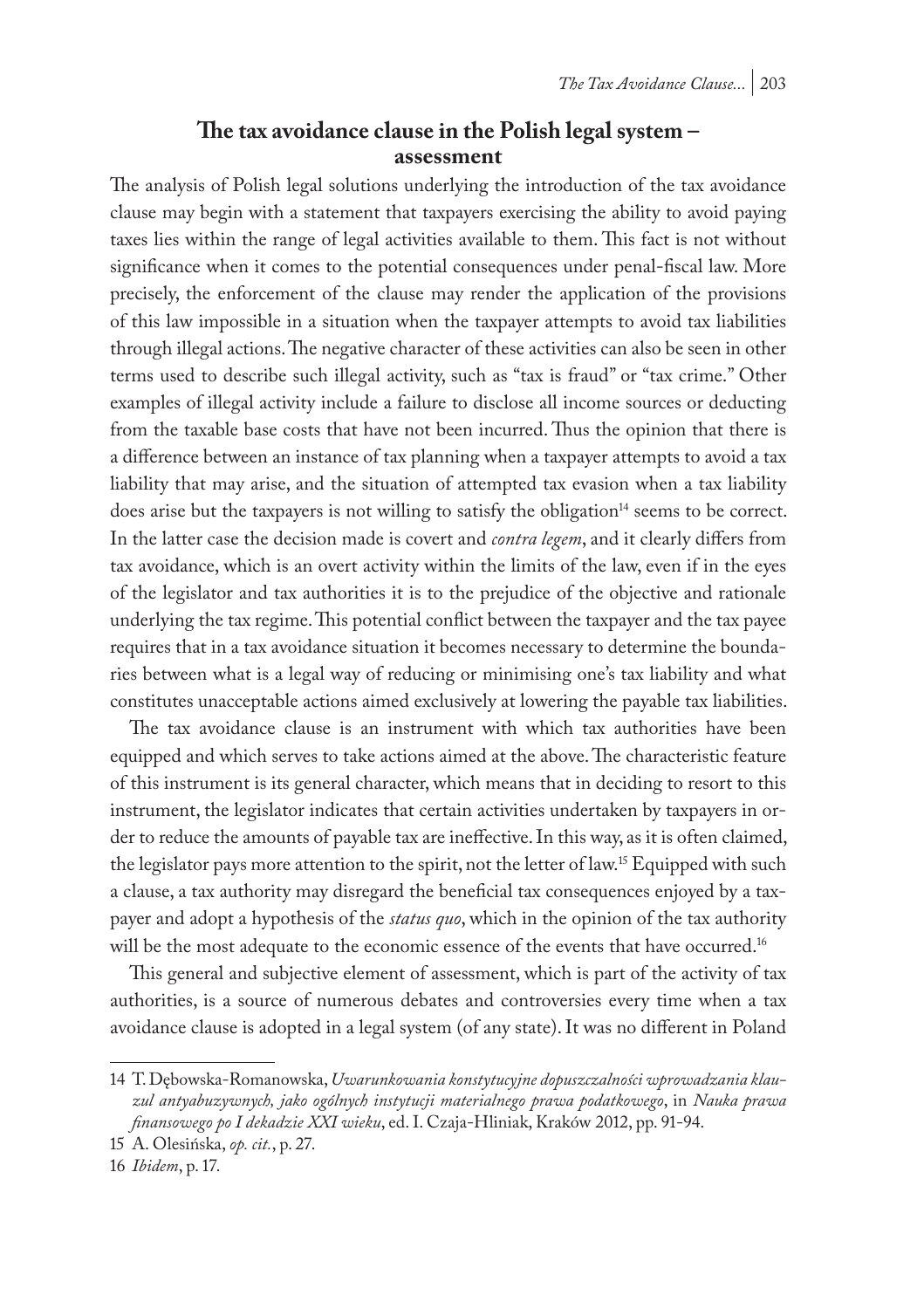when, more than 10 years ago, the Tax Ordinance was amended and Articles 24a and 25b were added. However, all this was in vain since the Constitutional Court ruled in its judgment of 11 May 2004 (file K  $4/03$ )<sup>17</sup> that §1 of Article 24b was unconstitutional, being contrary to Article 2 in connection with Article 217 of the Constitution of the Republic of Poland. Without analysing the content of the judgment in any detail, and having regard to the opinions in the doctrine,<sup>18</sup> it still is worth noting that the fundamental problem of the enforceability of the abusive clause included in the provision of the challenged Article, is the possibility it provided for the enforcement of the clause in making *ex post* assessments of a taxpayer's behaviour, which may result in negative consequences for the taxpayer in the event his/her behaviour has been found legal and not in breach of the applicable legal order. Thus, keeping in mind the ruling of the Constitutional Court and its rationale, the Polish legislator was obliged to make necessary amendments in line with the Court's reasoning which read as follows:

In the Constitutional Court's opinion, there should be no doubt as to the view that one of the elements of the constitutional principle of the rule of law (Article 2 of the Constitution) is a norm that prohibits sanctioning (here: in the meaning of ascribing negative consequences or refusing to respect the positive consequences) such behaviours of the addressees of the provisions, which are in compliance with the law (ordered or at least allowable). Therefore if an addressee performs an act in law which is lawful and the purpose of such an act is not prohibited by the law, it cannot be recognised as right and proper to qualify such an act in law in a manner (suggesting) that the goal achieved (including the taxation goal) is equivalent to and treated as prohibited acts. Therefore it must once again be emphasised that a legal norm is missing in the tax law system, which would prohibit a lower tax rate (of course when achieved by a taxpayer as a result of legal actions performed) [...]. The Constitutional Court thus stressed that threats to such predictability may be found in three factors. Firstly, when the premises for understanding (interpreting) a certain under-defined term are determined by subjective elements. The greater the scope for individualised interpretation of a given notion, the greater the threat of the unpredictability of solutions made on its basis. Secondly, the use of under-defined terms should be accompanied with the necessity of filling them with such contents which will guarantee the uniformity of the legal reasoning (or decisions underlying

<sup>17</sup> Ruling of the Constitutional Court of 11 May 2004 (file K 4/03).

<sup>18</sup> Including, primarily, an opinion assessing the possibility of applying general clauses, formulated separately to the Court's decision of 14 July 2004 (file SK 16/02) by Justice Teresa Dębowska-Romanowska who stated that "in the light of Polish constitutional regulations, general clauses referring to the enforcement of tax law have a very limited application and their implementation must be accompanied by particularly fair legislation".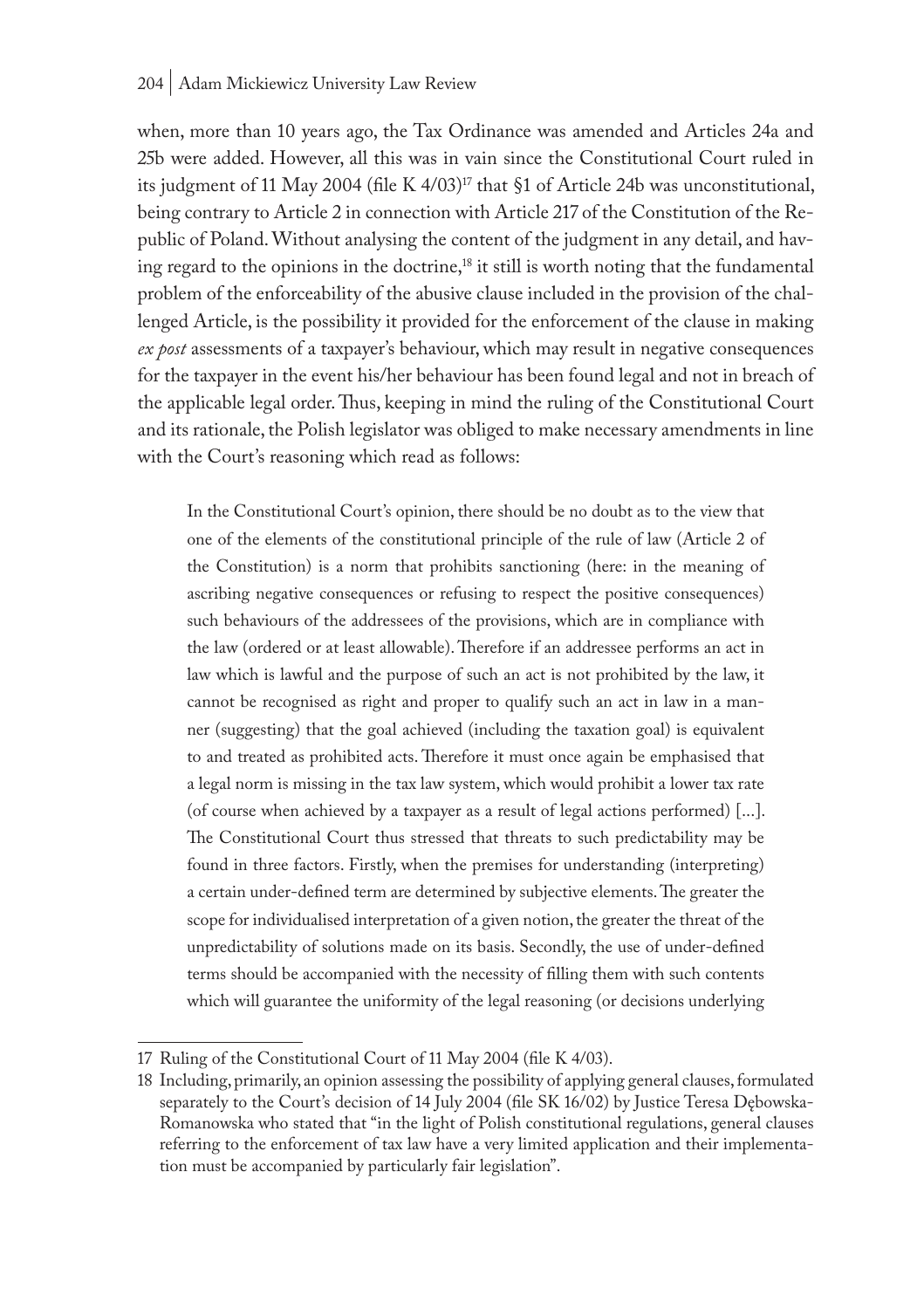the enforcement of law). Thirdly, it is of essence to ensure that the determination of unclear (blurred) concepts used in a given regulation will not be part of the task of authorities enforcing the said regulation, as this could potentially lead to illicit lawmaking by these authorities. Referring these reservations to the wording of para 1 of Article 24b of the Tax Ordinance it must be stated that from this point of view the regulation in question arouses fundamental doubts and reservations. Terms such as "it could not have been anticipated," "other benefits of substance," or "benefits arising from the lowering of the level of liability" decidedly disallow a conclusion that "their judicial interpretation will really be uniform and precise" and that "it will not be possible to derive from their wording the law-making capacity of law enforcing authorities." It is also worth noting that the above reservation disallowing a provision with a wording containing under-defined terms to become subject of the lawmaking activity of law enforcing authorities was formulated by the Constitutional Court particularly with regard to regulations enforced by courts (as in the Constitutional Court's ruling of 17 October 2000, SK 5/99, OTK ZU No. 7/2000, item 254).

These and other critical remarks formulated by the Constitutional Court were subsequently taken into account when a new wording of the general tax avoidance clause was being drafted. Still, however, the clause contains a number of under-defined terms, leaving much freedom and discretion of their interpretation to relevant tax authorities. This, however, again poses a risk of these organs assuming the law-maker's role.

It should be nevertheless expected that this clause will be used reasonably and cautiously, to serve its main function, which is prevention, as indicated in the Preamble to the Act of 13 May 2016 on the amendment to the Act – Tax Ordinance and some other Acts (Dz.U. 2016 item 846). That Act re-introduced a tax avoidance clause to the Polish legal system. Its adoption was recommended by the Codification Committee of the General Tax Law in a document entitled: "Directions of the assumptions underlying the new tax law" of 24 September 2015.19 The Commission emphasized the fact that although the anti-abuse clause is known worldwide, there is no one normative model of this clause that could be commonly used. The Polish model is a pioneering solution in this respect, but has so far failed to attract wider attention or discussion which would help to define the concepts referred to Section IIIa "Counteracting tax avoidance"<sup>20</sup> added to the Tax Ordinance."21

<sup>19</sup> Kierunkowe założenia nowej ordynacji podatkowej, http://www.mf.gov.pl/c/document\_library/get\_file?uuid=c5583761-7069-4816-8f1f-63fb34b9d86b&groupId=764034,http://www. mf.gov.pl/c/document\_library/get\_file?uuid=c5583761-7069-4816-8f1f-63fb34b9d86b&groupId=764034 [access: 20.05.2017].

<sup>20</sup> Kierunkowe założenia..., *op. cit*., p. 13.

<sup>21</sup> Act of 29 August 1997 Tax Ordinance (consolidated text Dz.U. 2017 item 201).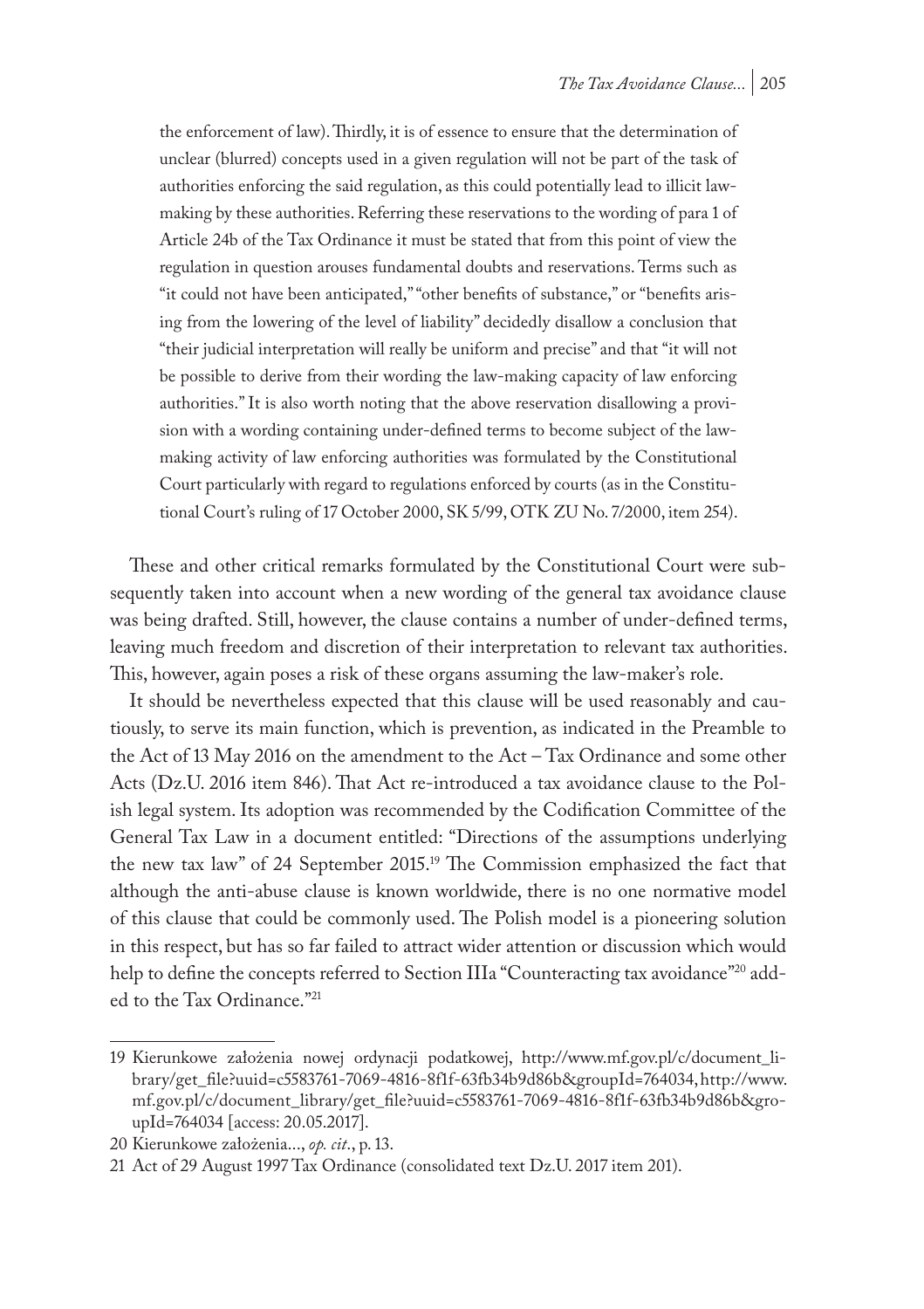The Section which covers the provisions of Articles 119a-119zf of the Tax Ordinance is extremely extensive and detailed, but not of all them require a thorough analysis.

The first issue requiring explanation is the definition of tax avoidance. As provided in Article 119a §1 of the Tax Ordinance, the goal of an action taken in the case of tax avoidance is a tax advantage, which under given circumstances is contrary to the subject and purpose of the tax law. Tax avoidance will not result in any tax advantage if the manner of the action taken to achieve it was artificial. In such a case, the tax effects resulting from a tax avoidance action are determined on the basis of such a state of affairs which could have possibly occurred, had a correct action been performed. An action shall be deemed correct if the entity could have performed it in given circumstances, had it acted reasonably and followed lawful objectives other than tax advantage, contrary to the subject and objective of the provisions of the tax law. If, in the course of the proceedings, a proper action can be identified, the tax effects will be determined on the basis of the state of affairs which would have occurred had the action been taken. An action is considered artificial if on the basis of the existing circumstances it must be regarded that such an action would not have been performed by an entity acting reasonably, abiding by the existing laws, and for lawful and legal purposes that were other than gaining a tax advantage that is contrary to the subject and l or purpose of the tax law. However, how should the artificiality and contradiction to the subject and purpose of the tax law be understood? The notion of "the subject and objective of tax law" has not been defined in any detail in the Tax Ordinance. To reconstruct its understanding, it may be useful to adopt the common belief that the purpose underlying tax law is fiscal in nature, which materialises when taxes are transferred to the State, local authorities etc. for the purpose of financing their public tasks.22 However, it is the legislator himself who creates possibilities for taxpayers to resort to and make use of tax reliefs, exemptions or reductions and other beneficial solutions. Thus a situation may be imagined in which although a taxpayer will pursue activities aimed at tax avoidance, in the long run this will improve his/her economic situation and have a positive effect on the State's revenues, thus facilitating the realisation or implementation of various social or structural purposes. Whereas to assess whether the manner of the action performed was nothing but artificial, the following must at least be taken into account: 1. The presence of intermediating entities, despite the lack of economic justification for their involvement; 2. Elements leading to the achievement of the state of affairs identical to or close to the state existing before the action was performed; 3. The economic risk exceeding the expected benefits other than tax advantages, to the extent that it must be assumed that an entity acting reasonably would not have opted for this type of activity or action. An action is regarded as undertaken primarily for the purpose of a tax advantage if the remaining economic activities

<sup>22</sup> R. Mastalski, *Prawo podatkowe*, Warszawa 2006, pp. 34-38.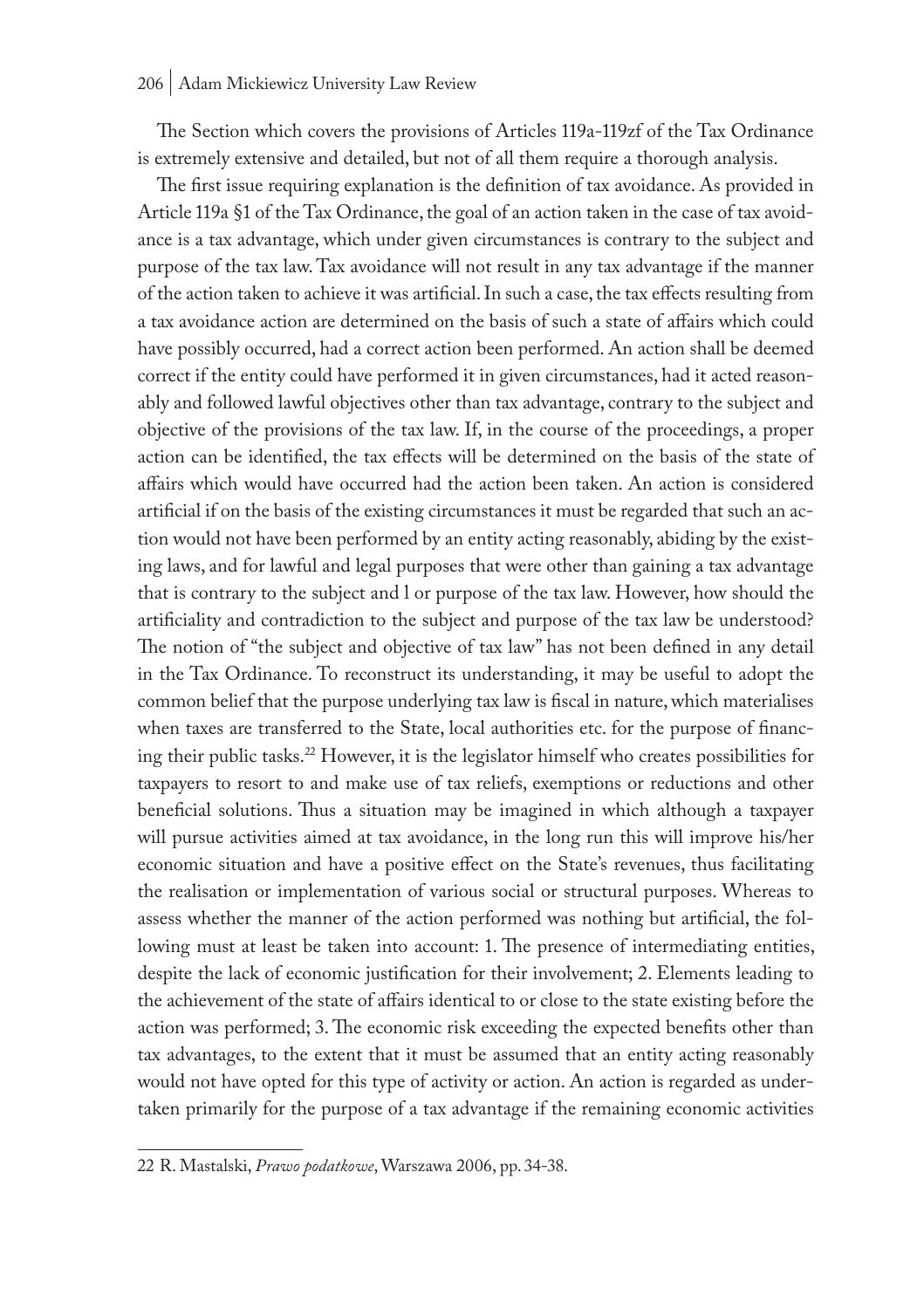indicated by the taxpayer as undertaken are of minor significance.<sup>23</sup> A tax advantage in the meaning of the relevant provisions of the Tax Ordinance includes, among other things: the non-occurrence of a tax liability, the postponement of the occurrence of a tax liability, a reduction in the amount of a tax liability, the overvaluation of a tax loss, the occurrence of a tax overpayment, the right to a tax refund right, or an increase in the tax overpayment or refund amount.

Thus, to prove that the taxpayer's action was artificial, a tax authority will primarily have to indicate the irrationality of the actions the taxpayer has performed. At the same time, non-artificial actions, being a *contrario* rational, will be these actions which even if seemingly intended to seek tax avoidance, will nevertheless belong to the elements of tax planning, which is economically justified. Despite the risk undertaken, such actions will generate measurable effects for the taxpayer, and thus, indirectly, for the State as well.

As can be seen from the above, determination of whether under actual circumstances we are dealing with actions indicating tax avoidance, requires a number of interpretative activities to be performed. If the tax avoidance clause can be enforced, then pursuant to § 1 Article 119a of the Tax Ordinance the tax authority will be in a position to cancel (recover, or refuse to grant) the tax advantage, and "deconstruct" at the same time the taxpayer's action by its reclassification (pursuant to Article 119a §§ 2-4 of the Tax Ordinance) or its neutralisation (pursuant to  $\S$  5 Article 119a).<sup>24</sup>

What is also important is that when introducing the tax avoidance clause, the legislator determined the timescale of its enforcement, basing it on the concept of retrospectivity. Article 7 of the Act of 3 May on the amendments to the Tax Ordinance Act and some other legislative acts (Dz.U. 2016 item 846) provides that Articles 119a-119f apply to tax advantages gained after the coming into force of the said Act. In such a case, retrospectivity, although controversial from the point of view of the compliance of the adopted solution with the Constitution of the Republic of Poland, will mean that the legislator can make normative acts which will apply to circumstances that continue at the date of adoption and after the enforcement of these acts.<sup>25</sup>

An allegation that a taxpayer attempted to avoid paying taxes may be defended. The defence should have a 'cascade' form and provide evidence of the correctness of the ac-

<sup>23</sup> More on the delimiting clause referring to the economic optimisation reality and tax avoidance: S. Bogucki, M. Romanowicz, *Niedopuszczalność kwestionowania skutków podatkowych czynności prawnej w ramach instytucji art. 199a § 2 Ordynacji podatkowej w przypadku nadużycia prawa*, in *Międzynarodowe unikanie opodatkowania. Wybrane zagadnienia*, ed. D. Gajewski, Warszawa 2017, p. 3.

<sup>24</sup> H. Filipczyk, *Stosowanie klauzuli ogólnej przeciwko unikaniu opodatkowania – zagadnienia wybrane*, "Monitor Podatkowy" 2016, no. 7, p. 13.

<sup>25</sup> K. Turzyński, M. Kolibski, *Reguła intertemporalna klauzuli ogólnej przeciwko unikaniu opodatkowania w świetle standardów konstytucyjnych – polemika*, "Przegląd Podatkowy" 2016, no. 12, pp. 21-25. Cf. H. Filipczyk, *Stosowanie klauzuli...*, *op. cit.*, pp. 17-18.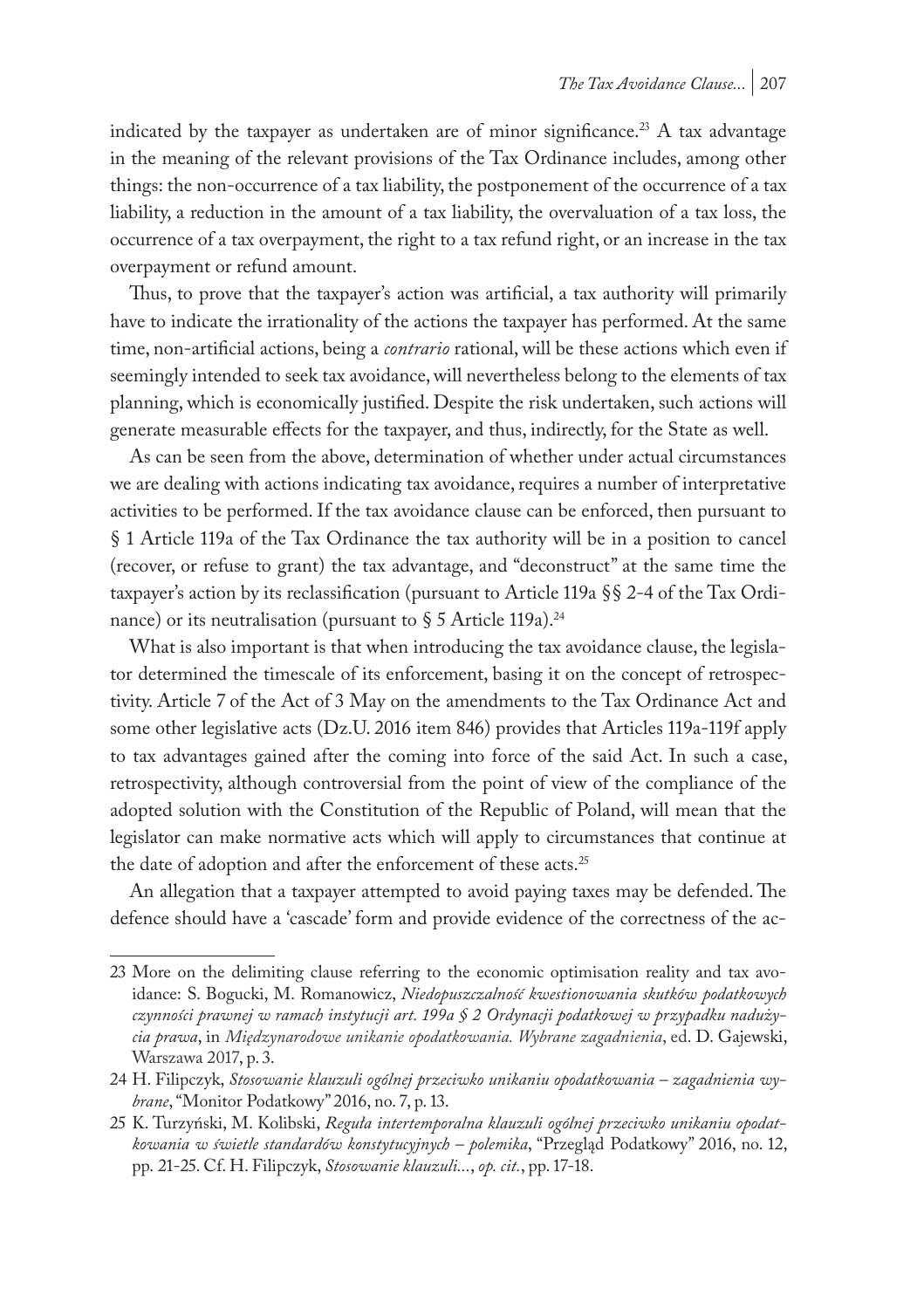tions performed, proving that they were based on reasonable grounds. This is so because the tax avoidance clause is of a legally fictitious character, allowing enforcement of legal provisions in a manner which in reality leads to imposing tax on a given action performed.<sup>26</sup> This action will, however, be placed in a certain actual state of affairs created on the basis of a model of a reasonable taxpayer's conduct, who in his/her actions aims at goals other than economic. Thus a tax authority will take steps to pursue and determine the legal effects of the actual state of affairs considered correct for a given economic goal. However, this pursuit will be based on a non-existent state of affairs, although from an objective point of view it is the most correct in the given circumstance of the taxpayer.

The consequence of the tax authority's activity may be a tax decision regarding tax avoidance. Thus the question arises whether persons responsible (and in particular, the financial officers in such a company) for a challenged tax avoidance situation in a company which is subject to Corporate Income Tax can be held liable and punishable under the Penal and Fiscal Code [the Code].27 The amended Tax Ordinance introducing the tax avoidance clause failed to regulate this. Consequently, the provisions of the Code will apply. Their analysis leads to the conclusion that there is no way in which penal fiscal sanctions may be applied in respect of persons – officers of a company, liable for the occurrence of a situation of tax avoidance in nature. This may be justified or explained by constitutional provisions as well as the provisions of the penal fiscal nature. Article 42 clause 1 sentence 1 of the Constitution of the Republic of Poland provides that only a person who has committed an act prohibited by a statute in force at the moment of commission thereof, and which is subject to a penalty, shall be held criminally responsible. A reflection of this principle is the provision of Article 1  $\S$  1 of the Code stating that only a person who has committed a socially harmful act prohibited under the penalty clause of the binding law shall be criminally responsible for a tax crime or a fiscal offence. Neither the Tax Ordinance nor the Code provides that tax avoidance is an act amounting to a penal-fiscal liability and as such is not subject to it.<sup>28</sup> What is more, there is no mention in the Code of such a category of an offence as tax avoidance. Tax evasion (Article 54 of the Code) and tax fraud (Article 56 of the Code) are penalised if their source was illegal actions. The characteristic feature of tax avoidance is, as shown above, the legality of actions performed by a taxpayer, which may, however, under certain circumstances, be questioned by the tax authorities. As a result, it would not be permissible under the rule of law to penalise any person (and what is more, with the use of penal law instruments) for legal and lawful actions performed.

<sup>26</sup> H. Filipczyk, *Stosowanie klauzuli...*, *op. cit*., p. 14.

<sup>27</sup> Act of 10 September 1999 Penal and Fiscal Code (Dz.U. 2016 item 2137 j.t.).

<sup>28</sup> J. Olesiak, Ł. Pajor, *Komentarz do art. 119c Ordynacji Podatkowej*, in *Ordynacja podatkowa. Komentarz*, ed. H. Dzwonkowski, Warszawa 2016.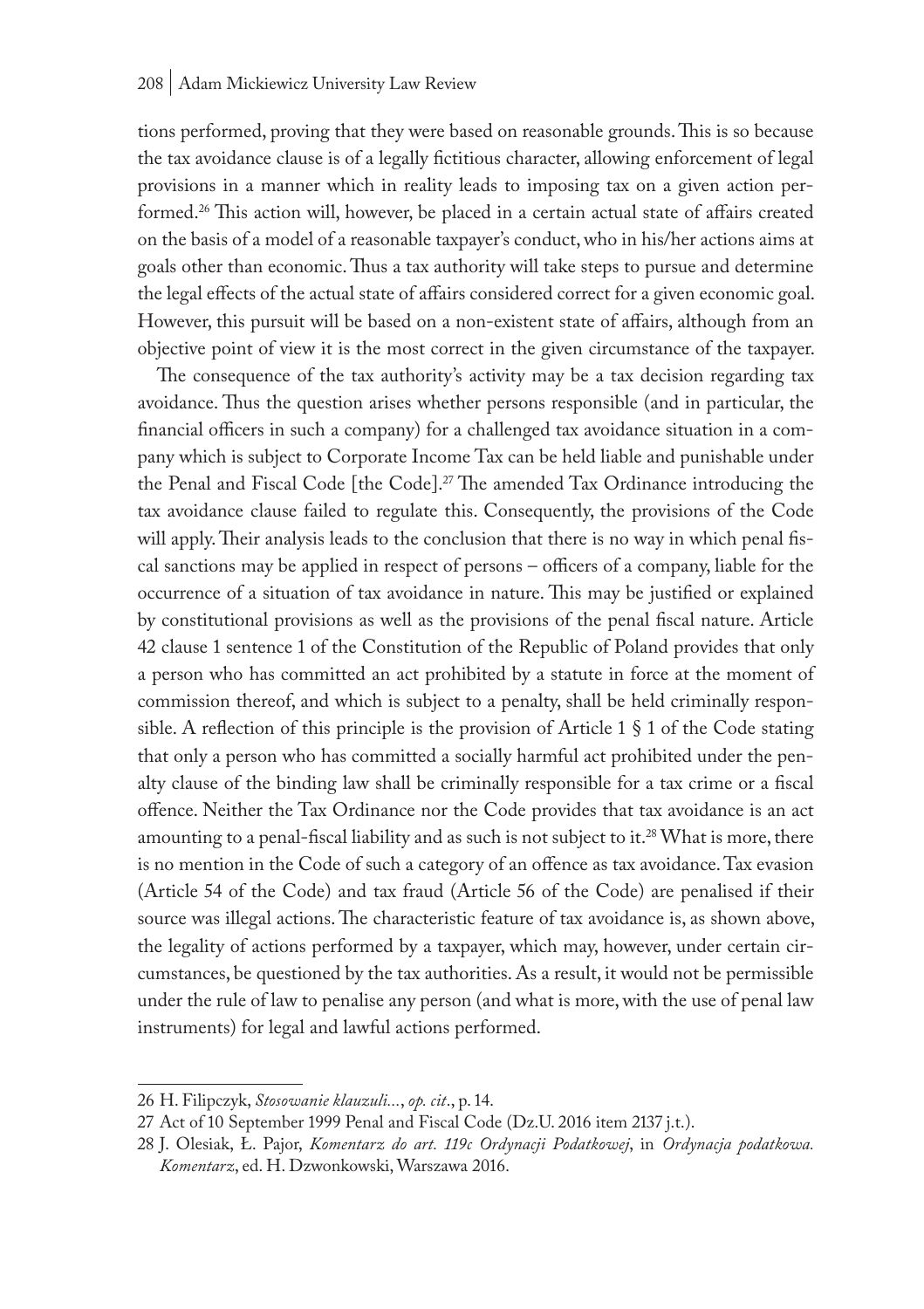### **Conclusions**

To sum up, it must be stated that since the development of the institution of taxation, a certain game has been going on between the State and the taxpayers, in which public and private interests collide. The notion of the common good should guide a State to enforce the opposing parties to seek a compromise. When it comes to taxes, however, a compromise is not easy to reach and often depends of the quality of the legislation and the activity of the tax authorities. The decisions or actions of the latter are generally not welcome. And yet, the tax authorities are vested with the task of protecting the State's finances and are therefore becoming increasingly better equipped with new instruments. This is partly due to the regulatory dialectics i.e. a situation in which the reaction of a tax legislator is triggered by the activity of taxpayers who sometimes take a too liberal approach to the interpretation of tax law provisions and create aggressive forms of tax planning. The answer to such actions will be the tax avoidance clause analysed in this paper. This clause has now returned to the Polish legal system, and is potentially a very powerful, but also – and this needs emphasising – dangerous weapon given to the tax authorities. It may only be expected that in the future the efficiency of the clause will flow from its preventive function rather than its actual application.<sup>29</sup>

### **Literature**

Act of 10 September 1999 Penal and Fiscal Code (Dz.U. 2016 item 2137 *j.t.)*.

Act of 13 May 2016 on the amendment to the Act on Tax Ordinance and certain other legislative acts, Dz.U. item 846.

- Act of 29 August 1997 Tax Ordinance (consolidated text Dz.U. 2017 item 201).
- Bogucki S., Romanowicz M., *Niedopuszczalność kwestionowania skutków podatkowych czynności prawnej w ramach instytucji art. 199a § 2 Ordynacji podatkowej w przypadku nadużycia prawa*, in *Międzynarodowe unikanie opodatkowania. Wybrane zagadnienia*, ed. D. Gajewski, Warszawa 2017.
- Brzeziński B., *Zagadnienie konstytucyjności klauzuli normatywnej zapobiegającej unikaniu opodatkowania*, in *Państwo prawa i prawo karne. Księga Jubileuszowa Profesora Andrzeja Zolla*, vol. I, Warszawa 2012.
- Commission Recommendation of 6 December 2012 on aggressive tax planning (2012/ 772/EU)**,** OJ L 338/41.

<sup>29</sup> What is important here is the role of the tax avoidance clause and its application as an element of building citizens' trust in the State and the law created by the State. More on this: B. Brzeziński, *Zagadnienie konstytucyjności klauzuli normatywnej zapobiegającej unikaniu opodatkowania*, in *Państwo prawa i prawo karne. Księga Jubileuszowa Profesora Andrzeja Zolla*, vol. I, Warszawa 2012, pp. 694-695.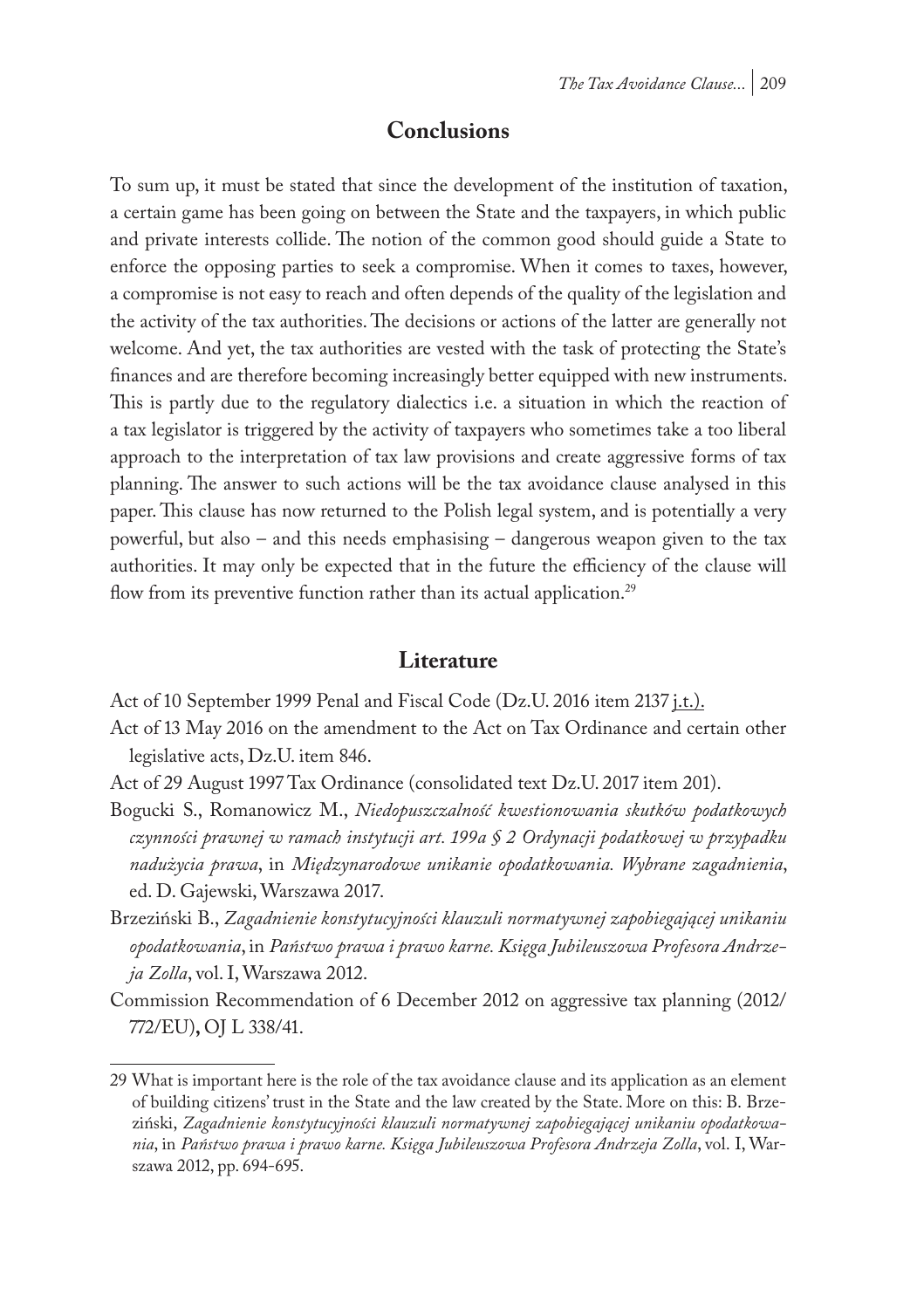- Dębowska-Romanowska T., *Uwarunkowania konstytucyjne dopuszczalności wprowadzania klauzul antyabuzywnych, jako ogólnych instytucji materialnego prawa podatkowego*, in *Nauka prawa finansowego po I dekadzie XXI wieku*, ed. I. Czaja-Hliniak, Kraków 2012.
- Filipczyk H., *Ingerencyjny charakter prawa podatkowego jedna teza, dwie interpretacje*, in *XXV lat przeobrażeń w prawie finansowym i prawie podatkowym*, ed. Z. Ofiarski, Szczecin 2014.
- Filipczyk H., *Stosowanie klauzuli ogólnej przeciwko unikaniu opodatkowania zagadnienia wybrane*, "Monitor Podatkowy" 2016, no. 7.
- Gomułowicz A., *Podatki a etyka*, Warszawa 2013.
- Gomułowicz A., *Postawy wobec opodatkowania*, in A. Gomułowicz, D. Mączyński*, Podatki i prawo podatkowe*, Warszawa 2016.
- Karwat P., *Obejście prawa podatkowego*, Warszawa 2002.
- Kierunkowe założenia nowej ordynacji podatkowej, http://www.mf.gov.pl/c/document\_ library/get\_file?uuid=c5583761-7069-4816-8f1f-63fb34b9d86b&groupId=764034 http://www.mf.gov.pl/c/document\_library/get\_file?uuid=c5583761-7069-4816-8f1f-63fb34b9d86b&groupId=764034 [access: 20.05.2017].
- Mastalski R., *Prawo podatkowe*, Warszawa 2006.
- Nieborak T., *Creation and enforcement of financial market law in the light of the economisation of law*, Poznań 2016.
- Olesiak J., Pajor Ł., *Komentarz do art. 119c Ordynacji Podatkowej*, in *Ordynacja podatkowa. Komentarz*, ed. H. Dzwonkowski, Warszawa 2016.
- Olesińska A., *Klauzula ogólna przeciwko unikaniu opodatkowania*, Toruń 2013.
- Ruling of the Constitutional Court of 11 May 2004 (file K 4/03).
- Sowiński R., *Uchylanie się od opodatkowania. Przyczyny, skutki i sposoby zapobiegania zjawisku*, Poznań 2009.
- Turzyński K., Kolibski M., *Reguła intertemporalna klauzuli ogólnej przeciwko unikaniu opodatkowania w świetle standardów konstytucyjnych – polemika*, "Przegląd Podatkowy" 2016, no. 12.
- Wójtowicz-Janicka K., *Optymalizacja podatkowa w doktrynie i orzecznictwie*, in *Optymalizacja podatkowa*, ed. Ł. Mazur, Warszawa 2012.
- Wrzesińska-Nowacka A., *Granice między unikaniem opodatkowania a uchylaniem się od niego na tle wybranych orzeczeń sądów administracyjnych*, in *Stanowienie i stosowanie prawa podatkowego w Polsce. Optymalizacja podatkowa a obejście prawa podatkowego*, ed. M. Münnich, A. Zdunek, Lublin 2012.